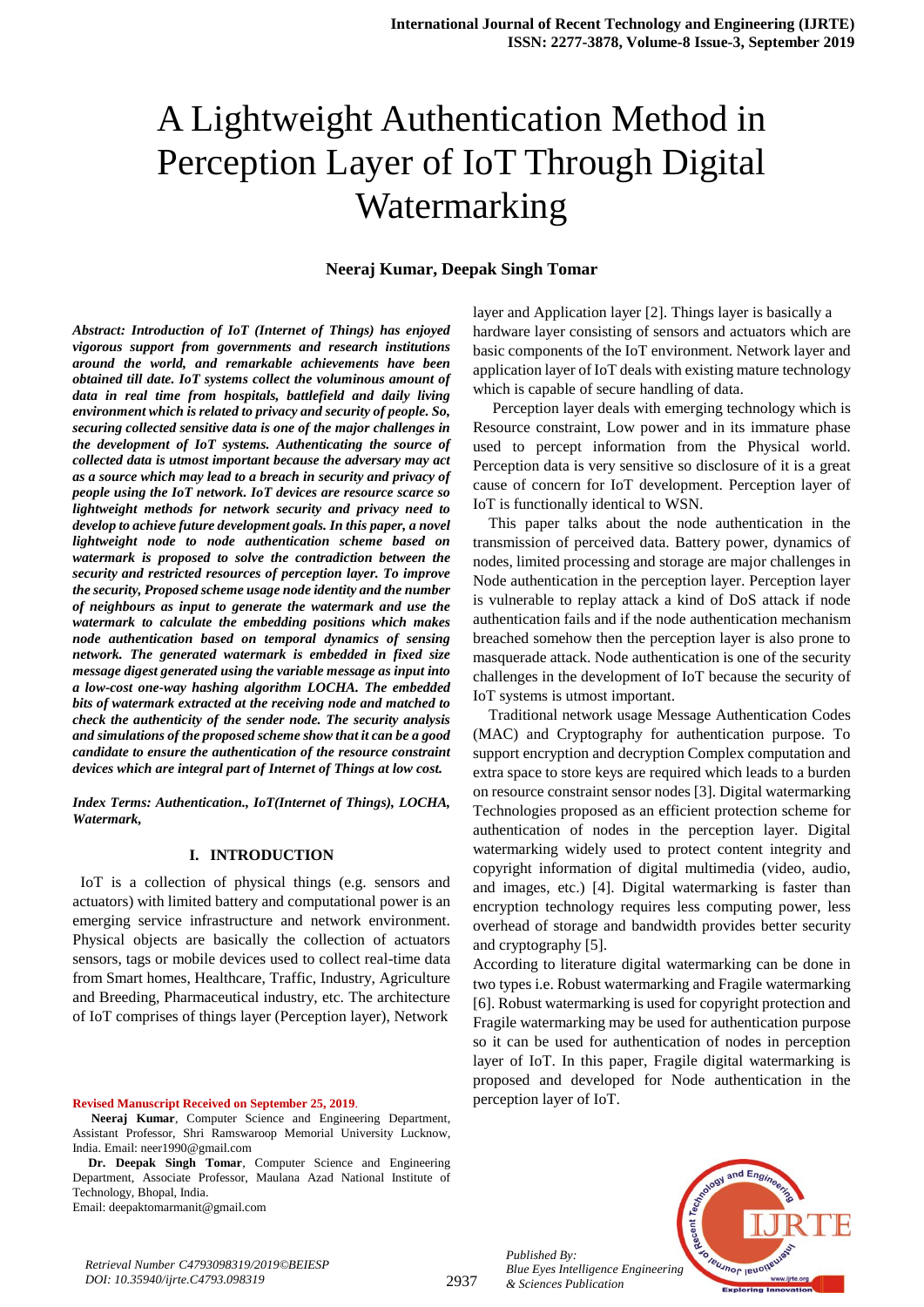# **II. RELATED WORK AND NEED FOR AUTHENTICATION IN IOT DEVICES**

# **A. Related work**

Perception layer of IoT architecture is in its immature phase of development. Now a day's researchers are focused to strengthen the security of physical objects in perception layer to prevent the harmful attack which may lead to major consequences for whole IoT ecosystem.

In this paper Node to node authentication in the perception layer (WSN) is discussed. Some of the Node authentication mechanism for the perception layer discussed so far are as follows.

Li and Song [7] propose a trust scheme for the vehicular ad hoc networks (VANETs) to protect collected data and the node in the VANETs. The proposed model can appraise the trustworthiness of the data and the nodes, respectively. What is more, it can also locate the malicious node in the VANETs and own resistance to a variety of attacks.

LEAP [8] is a key management protocol is proposed for radio sensor networks for preventing the impact on neighboring nodes due to the injection of the malicious node and to support in-network processing. However, Scheme requires high computation and communication overhead and significant memory for key storage so the scheme is not supposed to be a good candidate for implementation in resource-scarce IoT sensor environments.

Adrian Perrig et.al proposed Sensor Network Encryption Protocol (SNEP) [9] used for two-party authentication, confidentiality, freshness and Data integrity. Data is encrypted using a counter value encryption key. But encryption protocol leads to the addition of 8 bytes per message which is a huge overhead for power constrained sensor nodes. The sink node assumes source authentic for consecutive message If the next message has a higher counter value than previous. Management of Counter states needed a counter exchange protocol which leads to extra communication and computation overhead to the scheme.

Elliptical curve cryptography-based authentication protocol [10] is based on prevention of non-authentic nodes to join the WSN by making use of timestamp. Protocol-based on key establishment Phase to help the legitimate new nodes to share keys with their neighbors for the purpose of performing secure communication. This scheme is able to handle various attacks but on the cost of huge computation and communication overhead.

A Distributed node authentication scheme [11] based on latitude and longitude of sensor nodes. In this scheme, notes maintain a data set of distance between themselves and neighbors. If the security of any sensor node is breached the malicious node with duplicate identity is detected by calculating the change in distance and the base station is informed. This scheme provides good results for identity replication attack [12] but fails to provide protection against Sybil attack [13].

A decentralized authentication and key management scheme [14] used for Note authentication in WSN with the high hierarchical structure. The node authentication mechanism is highly efficient but mutual authentication and exchanging mechanism of key leads to high communication overhead. It works well for hierarchical structure but fails to incorporate the flat structure.

Arpan Sen et.al proposed a Low overhead watermark-based node authentication (LoWaNA) [15] to be used for Node authentication in unicast communication with flat architecture. Masquerade and replay attacks can be handled efficiently using LoWaNA. This scheme uses MD5 to calculate message digest which increases the computation overhead. Future research in LoWaNA could be to use any less computation intensive algorithm to calculate the hash digest which will enhance the performance of LoWaNA.

This kind of algorithm is easy to implement and has a low time complexity, which satisfies the requirements of highly resource-constrained WSNs to a certain extent. In order to solve these problems, this paper presents a lightweight watermarking technique. The proposed algorithm calculates the embedding position of watermark dynamically by based on sensor identity and the number of neighbors, which not only improves the security but also saves energy and realizes real-time node authentication.

# **B. Possible attacks on Perception layer of IoT**

In this paper, the adversary model is considered similar used in [16]. The model has three types of attackers.

A passive attacker: An eavesdropper can keep watch on sensitive information being transmitted on the radio network.

An Internal attacker: This may compromise any internal node or cluster head physically.

An External attacker: This may modify or replay the data being transmitted. The external attacker can inject false data from outside. Various attacks can be launched by attackers described above based on their abilities.

- Type 1: Attacker can launch an eavesdropping attack to sense the secret information.
	- (a)Eavesdropping attack: Passive attacker listens to secret messages being broadcasted in a wireless medium to extract information for the future attack.
- Type 2: Attacker or Internal attacker can sense all secret parameters i.e. sensor Id, Timestamp, Location coordinates, etc. that may lead to compromised node attack.
	- (a)Node or Cluster Head compromise attack: Cluster head or sensor node can be compromised by an internal attacker to generate the secret parameters of the network.
- Type 3: External attacker can transmit false data by altering the contents of packets, false packet injection and replaying the packets of earlier transmission. Three types of attacks can be launched by Type 3 attackers.
	- (a)Packet Tampering: Tampering of data packets can be done by an external attacker which may lead to serious consequences for security sensitive applications.



2938

*Published By: Blue Eyes Intelligence Engineering & Sciences Publication*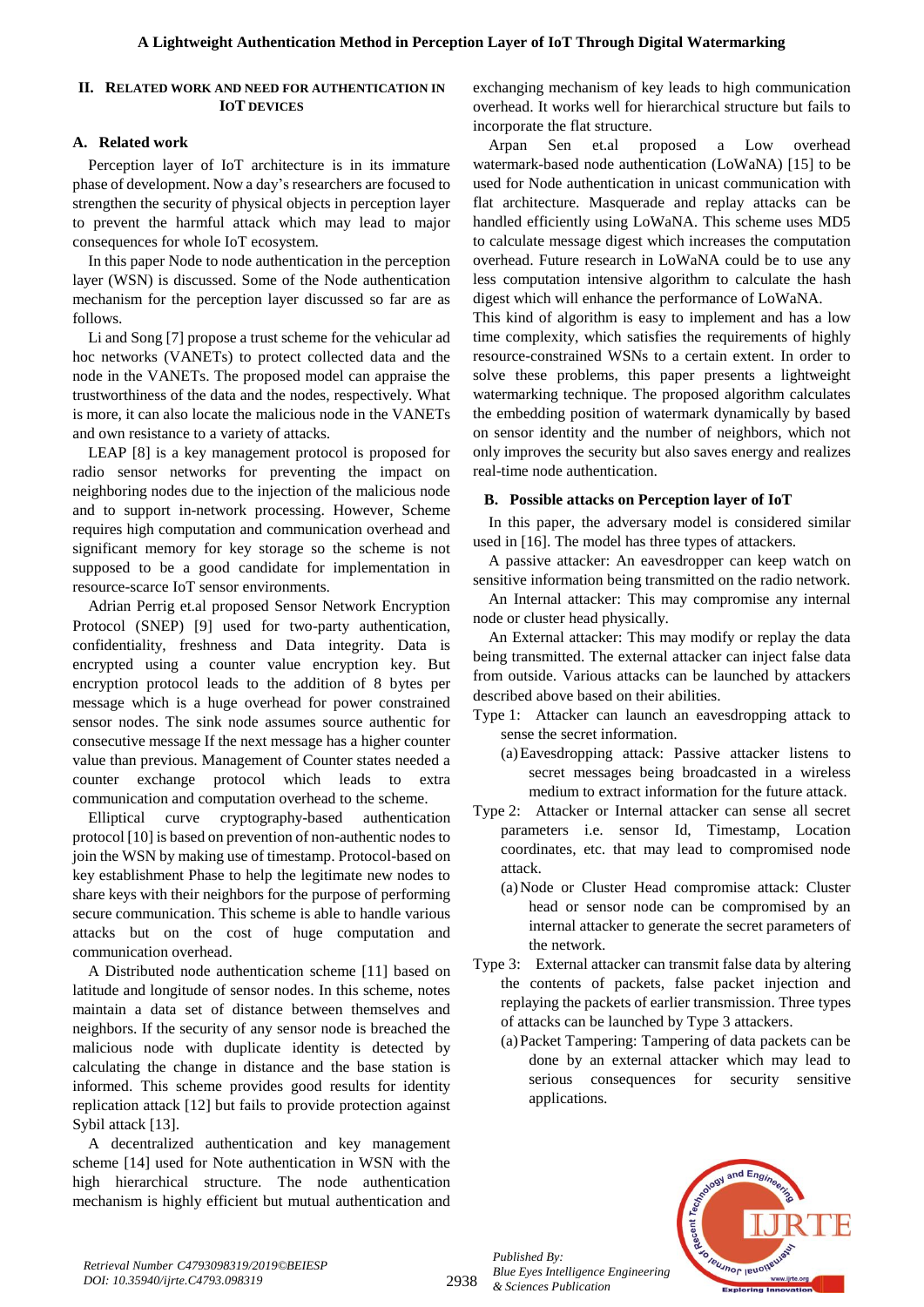- (b)Packet replay attack: Attacker forwards the packets which are already forwarded the lead to heavy network traffic and the waste of energy for energy and computation sensitive nodes.
- (c)Packet forgery attack: Attacker injects fake packets which leads to heavy network traffic and the waste of energy for whole WSN.

# **C. Experiment setup**

Analysis of the proposed scheme is done on Contiki [19] operating system with the help of cooja simulator which is a powerful simulation tool for perception layer devices in IoT. In Cooja an alternative protocol stack RIME [20] is used to reduce the overhead. RIME stack is low overhead communication protocol stack which is designed to suit with lousy networks is implemented in cooja so cooja emerges as a powerful simulation tool for IoT devices.

In the simulation, MICAz motes are used. In this paper 25 nodes are placed because of the system constraint of running independent program on all nodes placed across a 100 \*100 m grid with the transmission range of each sensor is set to 55 with radio traffic interference range of 100 m for each node. Unit Disk Graph Model (UDGM) [27] is used as a radio. Sensed data can be unicasted to one hop neighbors present in any of the four directions so communication is assumed random in nature.

# **D. Proposed work**

In this paper digital watermarking scheme is proposed for Node to Node authentication from type $2(a)$  and type $3(b)$ adversary given in section II. The fragile watermarking scheme is used to prevent adversary as it is sensitive to any modification. Once the data in transmission is modified the embedded watermark in data will be destroyed. Any adversary acting as legal node will not able to restore original data without knowledge of the watermarking scheme.

Any fake packets injected by adversary also be detected at the sink because fake packets may not be verified at the sink with the watermarking scheme.

The watermarking scheme consists of three phases namely watermark generation, watermark embedding, and watermark extraction as shown in figure1.



**Figure 1: Working of Watermarking Scheme**

Firstly, the watermark generation process takes encrypted sensor data as input and generate the watermark as output which will be embedded into data to be transmitted.

Secondly, the watermark embedding process takes sensed data and watermark generated for merging to form a new packet according to predefined rules for being transmitted.

During transmission, various types of attacks can happen as discussed in section III.

Thirdly, Watermark extraction takes place at the sink where the transmitted packet from source is received, watermark extraction takes place and original sensed data is restored according to extraction algorithm.

The same Watermark generation process is used to generate the watermark from the received data. To verify the node authenticity extracted and regenerated watermark are matched if they are same means node is authenticated else the node is compromised. The algorithm for the watermarking process is hidden to adversary so it is very difficult to generate and embed the watermark.

# **1) Algorithm**

The proposed algorithm composed of three algorithms Watermark generator, Watermark embedder and Watermark extractor described as follows.

- Inscription: 1. Hashed data size (bits): h
- 2. Generated Watermark length (bits): l(l<h)
- 3. Packet size (bits): h+2l
	- Each node consists of 3-tuple data:
- 1. Unique Identity (N\_Id)
- 2. Number of adjacent nodes (No\_of\_adj)
- 3. Variable count initialized to 0

Each sensor node stores n-bit counter entries for all its adjacent sensors initially set to 0.

# **a) Watermark generator**

### **Input: Sensor identification bits, number of neighbors Output: generated w-bit watermark Start**

Step1: Extract l-bits from LSB of sensor identity and from number of neighbors if bits are less than n then padding is done in MSB with 0's to make n-bits .

Step2: Perform Ex-or on individual extracted bits taking sensor identity bits from MSB to LSB and Number of neighbor bits from LSB to MSB.

Step3: Result of Ex-or operation is an n-bit watermark. **End**



**Figure 2: Watermark generation**



and Engi

*Published By:*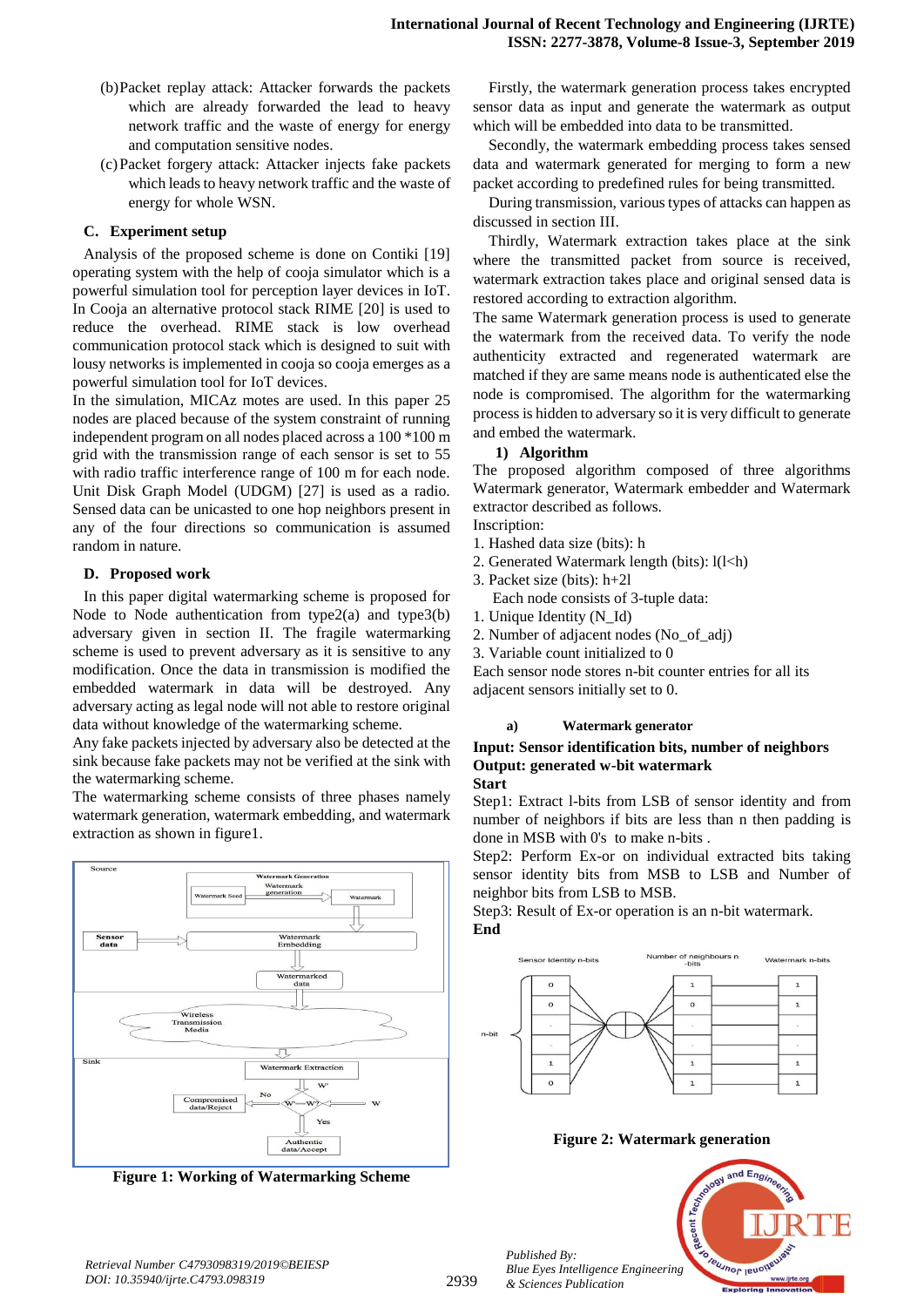**b) Watermark Embedder**

**Input: Generated watermark (l bits), Counter (l bits) and message digest (h bits).**

**Output: Embedded message(h+2l) for transmission in radio network.**

# **Start**

Step1: Compute Modulo sum of watermark (0 or 1) store in variable q.

Step2: Finding the positions for embedding of watermark and counter bits. Positions are based on the value of q if q is 0 then placing q at MSB+1 position and if q is 1 then placing it at MSB in watermark and computing decimal value from binary formed which will be the position of inserting watermark bit and the counter bit next to it.

Step3: Insert one bit from MSB of watermark and counter at position and position+1 respectively.

Step3: Repeat step 2 and 3 for MSB to LSB in watermark and counter.

Step 4: Check for counter overflow if all bits are 1 then reset it to 0.

Step 5: Increment counter for next message transmission.

Step6: Break message digest into three parts. The number of bits in first and second fragment is decimal equivalent to first l bits from LSB of sensor identity and the number of neighbor's binary value computed in watermark generation algorithm and all remaining bits of embedded digest will form the third fragment.

Step 7: Return all three fragments for transmission **End**



**Figure 3: Watermark Embedding**

#### **c) Watermark extractor**

# **Input: Received three fragments (First, Second, Third) Output: Accept/Reject**

#### **Start**

Step1: Find the length of First and Second.

Step2: Convert length of First and Second to a binary value. Step3: If the bit lengths of First and Second is less than watermark length (l) then padding is done in MSB with 0 to make length l.

Step4: Calculate watermark using First and Second binary value with the help of **watermark generation procedure (a)**. Step5: Find the positions of embedding using the generated watermark using step2 of **Watermark Embedding procedure (b)**.

Step6: Extract watermark and counter bit pair from embedded positions.

Step7: Compare generated watermark and computed watermark and counter value already stored with the receiving node.

Step8: If watermark matched and counters mismatch go to step 9 otherwise go to step 10.

Step9: Accept

Step10: Reject

#### **End**

# Reciever



**Figure 4: Watermark and Counter extraction and matching**

# **III. RESULT ANALYSIS**

# **A. The computational complexity of the proposed authentication method**

The time complexity of watermark generation procedure  $(4.1.1)$  is  $O(w)$  where w bits are generated. Embedding of watermark  $(4.1.2)$  bit and counter bit requires  $O(d)$  time where d bits are generated by application of hashing on data and embedding of w bits to be done so total computational cost for embedding is O(d\*w)+H where the H is time required for generation of message digest using LOCHA hashing algorithm. Watermark extraction (4.1.3) procedure requires O(d) time for one bit and w bits are to be extracted hence the time required is O(w\*d). So each message being transmitted requires O(w\*d)+H time. The time complexity of LOCHA is O(d)[1]. So Computational complexity of procedure will be  $O(d) + O(d*w) + O(d) + O(w*d)$  resulting to  $O(w*d)$ .

# **B. Performance evaluation**

The performance of the proposed method is evaluated qualitatively and comparatively.

*1) Quantitative analysis*

In Quantitative analysis, performance measurement is done using cracking probability and average cracking time.

# *a) Cracking probability*

The probability of generating watermark and embedding positions of the watermark may be treated as one of the performance parameters for the proposed method.



2940

*Published By: Blue Eyes Intelligence Engineering & Sciences Publication*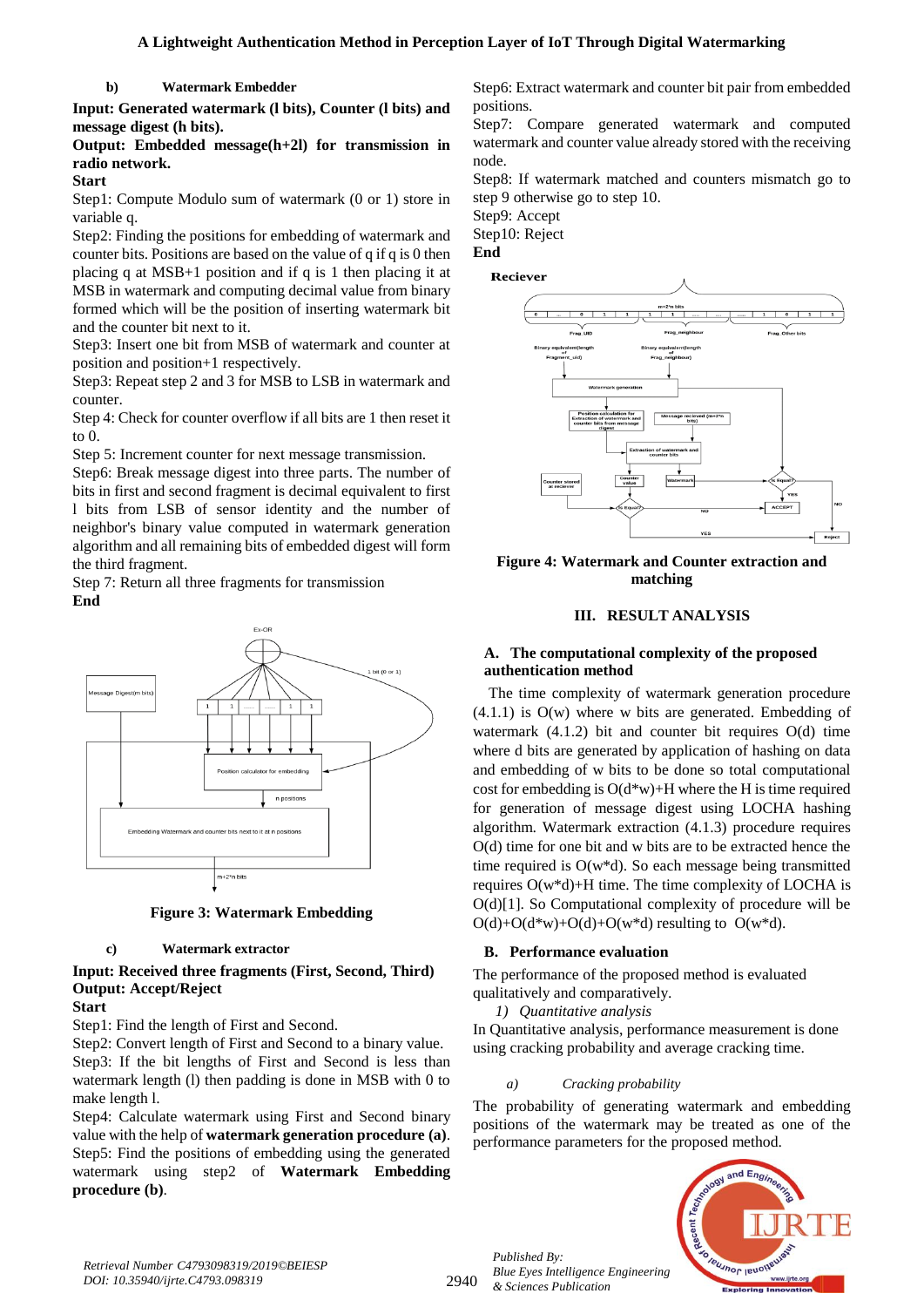An adversary may act as an authenticated node if watermark generation and embedding positions somehow decoded. The cracking probability can be calculated as follows.

Assume size of the watermark is w and the size of the digest is h then the total number of combination possible for watermarks is 2w and probability to generate the desired watermark is 1/2w.

The probability of calculating the desired position for watermark embedding in message digest is **1/<sup>h</sup>Pw**.

Hence cracking probability can be computed as  $(1/2^w)^*(1/hP_w)$ .

Cracking probability of proposed method with w=6 and message digest h=96 is  $2.34*10^{12}$ .



**Figure 5: Cracking probability vs. Varying message length**

# *b) Average cracking time*

The time required by an adversary to generate the same message as the authentic node by application of Brute force method is cracking time. Cracking time for the proposed method should be greater than the network existence for the success of node authentication.

MICAz mote is taken as attacker node an average cracking time is calculated as follows.

The number of the trail for watermark generation is  $2^w$  hence the average number of trails to get correct bits are  $2^{w-1}$ .

Similarly, the average number of trails to find correct embedding positions are  ${}^hP_w/2$ . Hence the average number of trails for both generation and embedding are  $2^{w-1}$ <sup>\*</sup>  ${}^hP_w/2$ . For w=6 and h=96 the average number of trails will be  $1.06*10^{13}$ . Now considering the MICAz mote working at 16MHz and the clock required for embedding algorithm are

1000 then total clocks required  $1.06*10^{13}*1000=1.06*10^{16}$ . The time required by the attacker to break the authentication using brute force =  $1.06*10^{16}/16*10^{6}=6.62*10^{8}$  sec or 22 years. The cracking probability and cracking time increase with the number of watermark bits and different length of hash digests.



## *2) Comparative analysis*

Comparative analysis is done on basis of communication overhead as it is well known that communication overhead is 3000 times of the computation overhead so if proposed method is better in communication overhead the performance of proposed method will be better. The comparison table1 is based on communication overhead given as follows.

| <b>Scheme</b>             | Communication<br>$overhead(\mu j)$ |           |
|---------------------------|------------------------------------|-----------|
|                           | <b>Transmission</b>                | Receiving |
| IBE trust $+$ one-way AKE | 580.00                             | 950.00    |
| [17]                      |                                    |           |
| Watermark scheme [18]     | 92.40                              | 103.18    |
| LoWANA[15]                | 84.40                              | 93.80     |
| Proposed Scheme           | 64.8                               | 72.36     |

From the above table, the communication gain of the proposed scheme is 23.22 %, 22.85% in transmission and receiving respectively. This gain in communication significant in terms of energy for power constraint sensor in IoT. In this paper, simulation is performed in two scenarios. A sample run is done 40 times in each scenario. In the first case scenario, all nodes taken are authentic and messages received with 100% success rate as shown in fig a. The second scenario is simulated with a Sybil node for 40 times and it is observed that 4-5% message on average has been rejected which are assumed from Sybil node. Comparison between LoWaNA and proposed scheme is done for communication overhead which is major energy consuming part of the WSN network and proposed scheme comes to be superior over LoWaNA as shown in fig[5].

**Communication Overhead Comaparision** 



**Figure 7: Communication overhead LoWaNa vs. Proposed scheme**

#### **IV. CONCLUSION**

In this paper, a lightweight, energy efficient scheme for node authentication using digital watermarking method is proposed for securing the unicast hop to hop communication in Perception layer of IoT. To make scheme suitable for IoT node to node authentication the computing procedures are designed in the way to minimize computation and communication overhead with help of low-overhead operations like Ex-XOR, Embedding, Extraction of bits as much as possible. A Light-Weight One-way Cryptographic Hash Algorithm: LOCHA designed for resource constraint sensor nodes is used for calculation of the message digest

used in process of authentication among sensor nodes.

*& Sciences Publication* 

*Published By:*